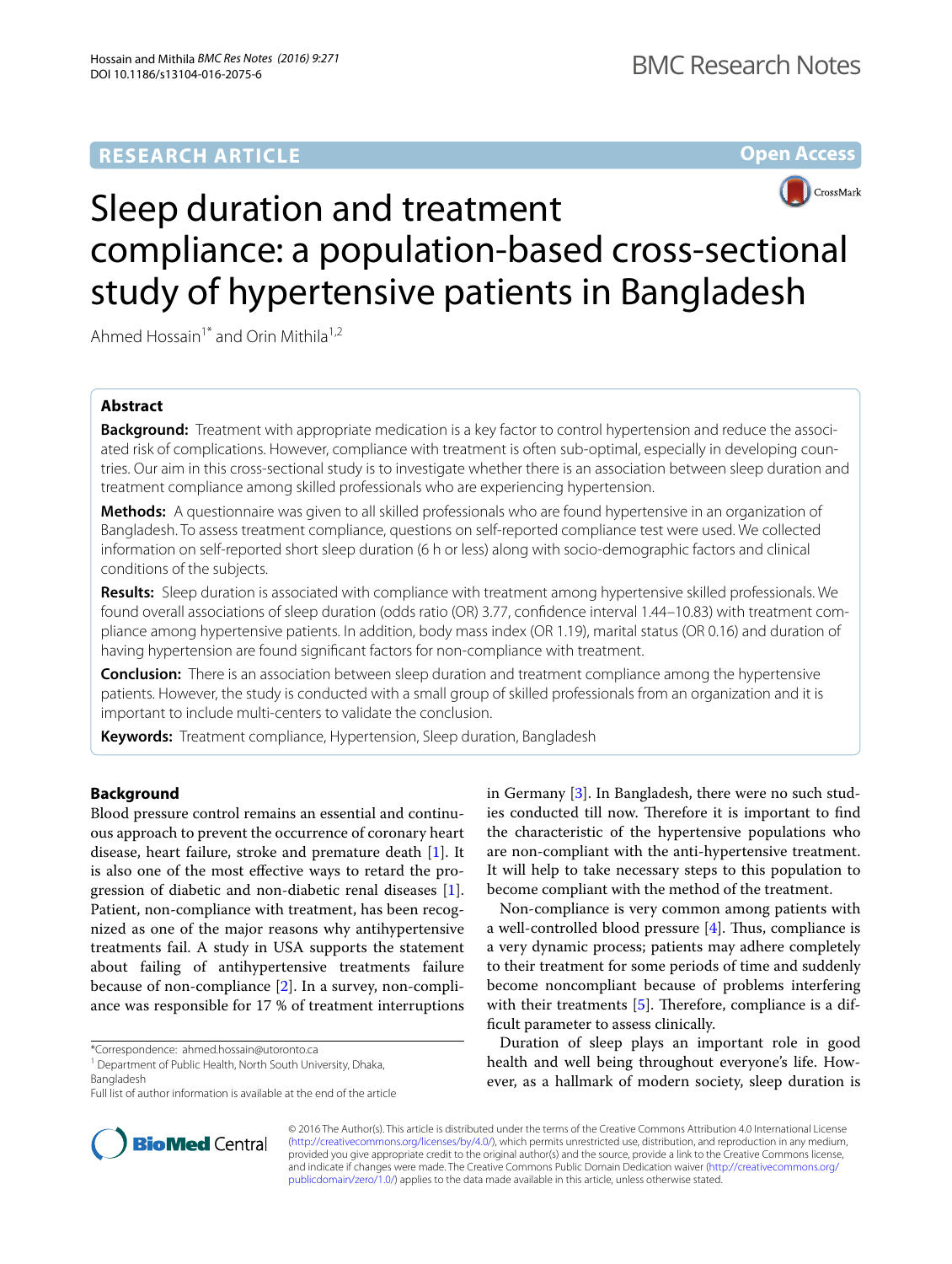decreasing for adults in the last few decades [[7\]](#page-4-5). Short sleep duration is associated with decreased levels of leptin, glucose tolerance and insulin sensitivity, as well as increased levels of hunger and appetite [\[8](#page-4-6)]. Sleep restriction could also affect exogenous factors such as food choice and increased time available to eat. Moreover, evidence suggests the relationship between short sleep and specific behavior, such as low physical activity and low consumption of fruit and vegetables [\[9](#page-4-7)]. Not many studies are conducted to see the affect of sleep duration on treatment compliance among hypertensive patients. Here our interest is to examine the affects of sleep loss on treatment compliance among a group of hypertensive patients.

Bangladesh Non-communicable disease (NCD) Risk Factor Survey in 2010 reported that, approximately 20 % of adult and 40 to 65 % of elderly people suffer from hypertension in Bangladesh [[10](#page-4-8)]. Poor compliance with the treatment is very common among the Bangladesh population especially among the poor people. But, it is unknown why the treatment non-compliance is present among the hypertensive patients who do have formal education (at least attended the university) and who do have jobs as skilled professionals. This group of people can afford to buy medicine and can continue to control their hypertension. These motivate us to conduct a study to investigate among the hypertensive patients to find the factors associated with treatment non-compliance.

# **Methods**

# **The data**

The study was conducted in Intertek ltd., which is located at Dhaka, Bangladesh. There were about 512 skilled professionals working in Intertek Dhaka, Bangladesh. During beginning of each year all the employees go through an employment health check up. From the history of the employee profiles we found 123 employees who were diagnosed as hypertensive patients for at least 6 months and they were prescribed for medication to control hypertension. These employees are educated who had a university education before joining in Intertek. We conducted a population based cross-sectional survey among these skilled professionals and collected data for 101 employees. Other 22 employees either declined to fill the questionnaire or they were on vacation during the survey. The Additional file [1](#page-4-9) gives the data in excel format which can be downloaded from [http://individual.utoronto.ca/](http://individual.utoronto.ca/ahmed_3/index_files/data/data.html) [ahmed\\_3/index\\_files/data/data.html](http://individual.utoronto.ca/ahmed_3/index_files/data/data.html).

# **Compliance with treatment**

Wong et al. [[11\]](#page-4-10) delineated the treatment compliance when medical or health advice coincides with the individual's behavior with regard to the use of medication, recommended changes in lifestyle, and attendance to medical appointments. The Morisky et al. [[6\]](#page-4-11) portrayed the treatment compliance in terms of four items coded as "yes" or "no". These items relate to not taking medications due to carelessness, forgetting, feeling better, or feeling worse. Morisky et al. [[6](#page-4-11)] gave emphasis on forgetting medication use to define the treatment compliance which can be improved by a reminder from family members. We measured the compliance by asking three questions in a self-reported compliance test (SC) following suggestions from the Morisky-Green test (MG) and Wong et al. [\[11](#page-4-10)]. The three questions include: (1) whether the patient continue with the medicine  $[6, 11]$  $[6, 11]$  $[6, 11]$ ,  $(2)$ whether the patient continue with regular clinic attendance [[11](#page-4-10)], and (3) whether the patient get social support from family members or friends who were concerned about the respondents hypertension or who were helpful in reminding the respondent about taking medication [[6,](#page-4-11) [11](#page-4-10)]. The first question about compliance with medication is categorized as: "compliance: yes" (where the respondent 'never misses' or 'rarely misses' to take his/ her medication doses); and "compliance: no" (where the respondent 'regularly' or 'fairly regularly' misses to take his/her medication). All the questions are given a score of 1. Among these three questions we defined the compliance with treatment as "yes" if an individual is found with total score of two including a positive response of the first question.

#### **Independent variables**

A self-reported questionnaire was designed to obtain information on gender, date of birth, height, weight, date of survey, marital status (married or unmarried), other health related problems (yes or no), family history of hypertension (yes or no), duration of hypertension, smoking habit (yes or no), duration of high blood pressure and average daily sleep duration. Age was calculated in years from the date of births and body mass index (BMI) was calculated from the height and weight. The age and BMI were treated as continuous variables. The duration of hypertension was categorized as  $\leq 1$  years, 2–3 years and  $\geq$ 4 years. Sleep duration was assessed by the question, "How many hours each day do you spend sleeping?". Sleep duration was categorized as short sleep duration (<6 h) and normal sleep duration ( $\geq$ 6 h). From August to September 2015, inspectors who were familiar with the questionnaire went to Intertek and distributed the questionnaire among the skilled professionals who were known to have hypertension for at least 6 months and taking medication to control it. Any question or confusion from the participants was clarified to ensure that everyone understood all of the items. The completed questionnaires were checked for quality control.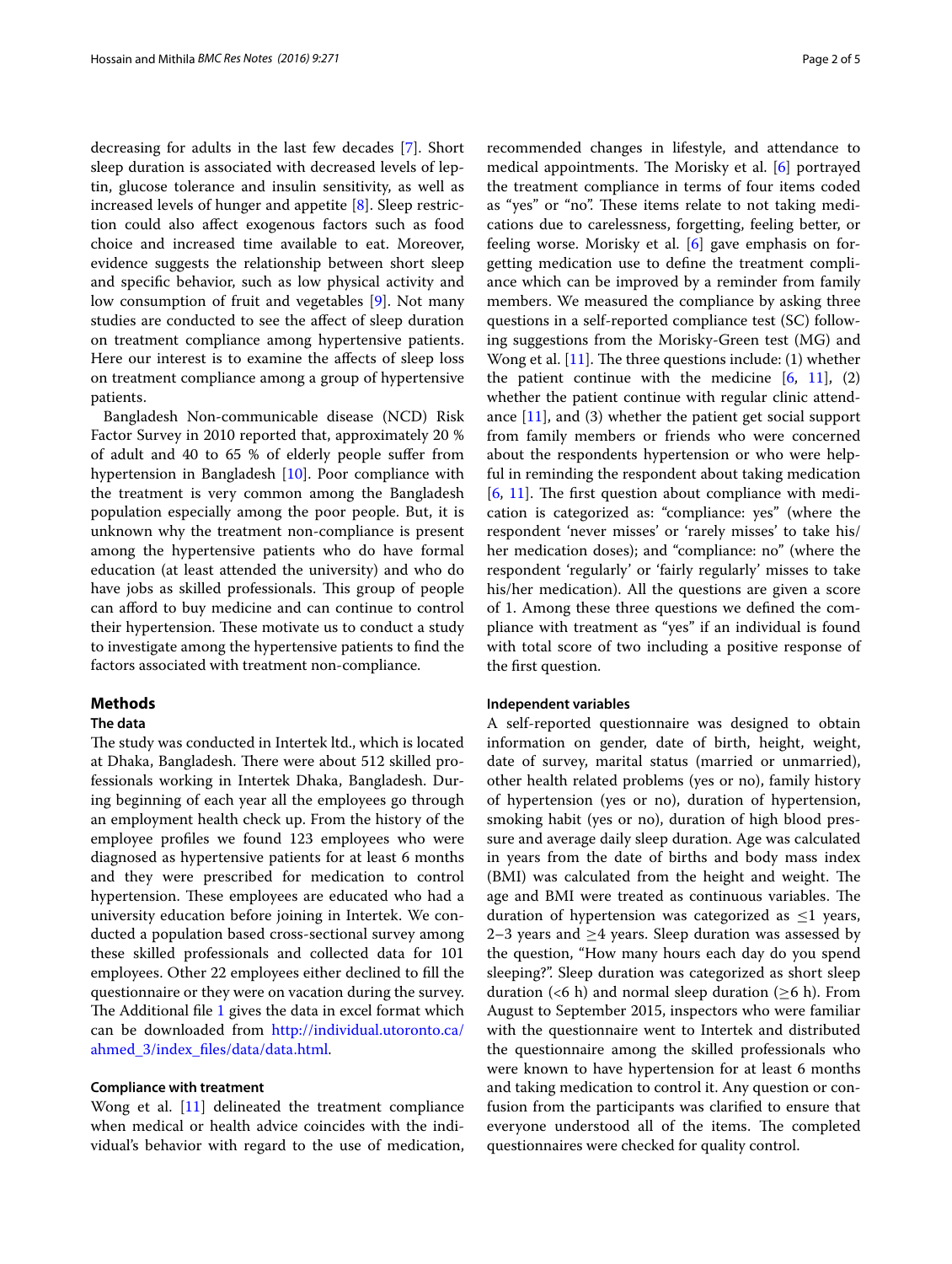#### **Ethical approval**

Ethical approval for the study protocol was obtained from the North South University Review Committee and Intertek, Dhaka and a written informed consent was obtained from all the participants.

# **Statistical analysis**

We analyzed the data using software R. Descriptive statistics were calculated for all of the variables, including continuous variables (presented as boxplots) and categorical variables (presented as frequencies). The unadjusted association between each of categorical variables and treatment compliance was evaluated by Chi square test. The association between sleep duration and treatment compliance was estimated by multivariable logistic regression models, which were adjusted for age, gender, marital status, BMI, other health problem, family history of hypertension, smoking status and duration of high blood pressure into the model. The results were reported by odds ratios (ORs) and corresponded 95 % confidence intervals (CIs). P-values less than 0.05 were considered statistically significant.

#### **Results**

The data comprised 101 skilled workers aged 25–51 years (mean 38.27 years, 72.27 % male). The baseline characteristics of the participants, such as sex, marital status, family history of hypertension, other health problems, current smoking status, sleep duration and duration of blood pressure, are described (see Table [1\)](#page-2-0). Compared with a female, a male had a higher prevalence of noncompliant, but the *p* value does not indicate sex has any significant effect on compliance ( $p > 0.05$ , Table [1\)](#page-2-0). No variable is found significant on compliance with treatment considering 5 % significance level. The age and BMI are considered as a continuous variable and the boxplots for age and BMI corresponding to compliance level are given in the Fig. [1](#page-3-0). It appears from the Fig. [1](#page-3-0) (boxplot for age) that younger individuals are more compliant about treatment to control hypertension compared to the older people. Again, the boxplot for BMI indicates that weighted individuals are more non-compliant with treatment compared to those who have less BMI. The figure shows that the most persons who are having BMI greater than 30 are in the non-compliant group.

Moreover, sleep duration is related to obesity [\[12,](#page-4-12) [13](#page-4-13)]. Therefore, it is important to stratify obesity to avoid the confounding effect in the analysis. We found the correlation between age and BMI is 0.14, which indicates a weak relationship between age and BMI, and therefore BMI is not considered as a confounding variable in this study. Here we considered BMI as a continuous variable and

<span id="page-2-0"></span>

| <b>Variables</b><br><b>Categories</b> |           | Compli-<br>ance<br>level |     | x <sup>2</sup> -value | p value |
|---------------------------------------|-----------|--------------------------|-----|-----------------------|---------|
|                                       |           | <b>No</b>                | Yes |                       |         |
| Sex                                   | F         | 14                       | 14  | 0.701                 | 0.402   |
|                                       | M         | 28                       | 45  |                       |         |
| Marital status                        | Married   | 38                       | 45  | 2.48                  | 0.115   |
|                                       | Unmarried | $\overline{4}$           | 14  |                       |         |
| Other health problems                 | No.       | 16                       | 27  | 0.318                 | 0.572   |
|                                       | Yes       | 26                       | 32  |                       |         |
| Family history                        | Negative  | 13                       | 14  | 0.336                 | 0.561   |
|                                       | Positive  | 29                       | 45  |                       |         |
| Smoking                               | No        | 30                       | 43  | $\Omega$              | 1       |
|                                       | Yes       | 12                       | 16  |                       |         |
| Sleep hour                            | 6 h       | 28                       | 28  | 2.928                 | 0.087   |
|                                       | < 6 h     | 14                       | 31  |                       |         |
| Use of sleep drug                     | <b>No</b> | 28                       | 41  | 0.007                 | 0.933   |
|                                       | Yes       | 14                       | 18  |                       |         |
| Duration of hypertension              | 1 year    | 7                        | 7   |                       |         |
|                                       | 2-3 years | 17                       | 23  | 0.631                 | 0.729   |
|                                       | 4 years   | 18                       | 29  |                       |         |

continued our multivariate analysis without stratification by obesity.

We fit a multivariable logistic regression model with treatment compliance levels after adjusting all the potential risk factors. The adjusted odds ratios (ORs) for compliant group are given in Table [2.](#page-3-1) It appears that the 95 % confidence interval of sleep duration ( $OR = 3.776$ ,  $CI = 1.445, 10.834$  is not including the value 1 and therefore it is a significant variable. In fact, the p-value is found 0.009, which indicates a significant relationship between, sleep duration and treatment compliance at 5 % significance level. Again, the odds ratio explains that the odds of being non-compliant are 3.78 times more for the long sleep duration group compared to the group who sleep less than 6 h. It is expected because many patients may feel well of having a long sleep and they may have a negative attitude towards taking medication. In addition, the marital status ( $OR = 0.157$ ,  $CI = 0.024$ , 0.789; p-value = 0.034) and BMI (OR = 1.19, CI = 1.05, 1.3; p-value  $= 0.008$ ) are found significant. The married professionals are about 80 % less likely to be treatment compliant compared to the unmarried professionals. Again, one unit increase of BMI indicates 18 % more likely to be treatment compliant to control hypertension.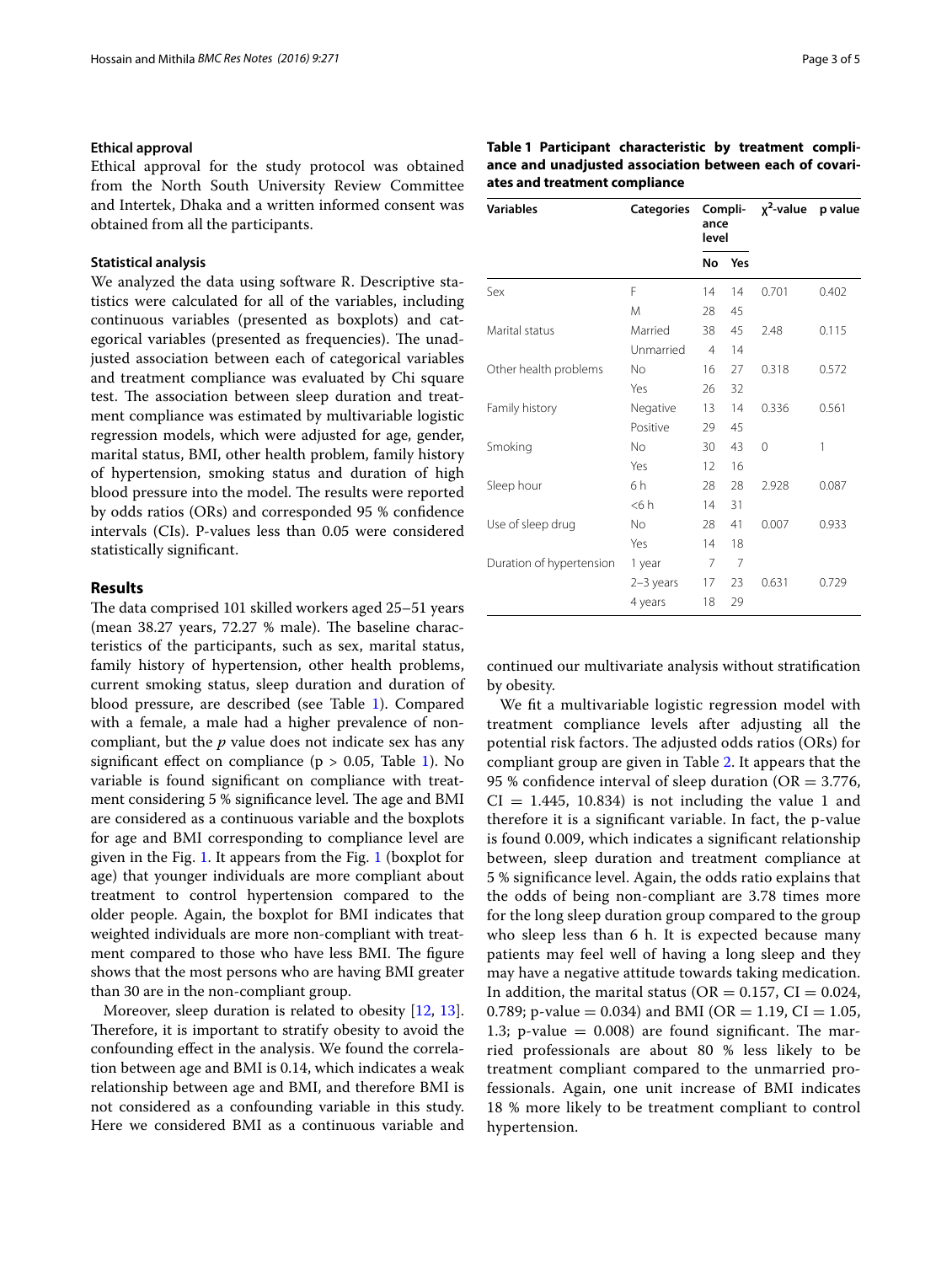

<span id="page-3-1"></span><span id="page-3-0"></span>

|  | Table 2 Adjusted relationships between covariates and treatment compliance that is analyzed using logistic regression |  |  |
|--|-----------------------------------------------------------------------------------------------------------------------|--|--|
|  |                                                                                                                       |  |  |

| Variable                      | Reference     | <b>Estimate</b> | <b>OR</b> | <b>LCL</b> | UCL    | p value |
|-------------------------------|---------------|-----------------|-----------|------------|--------|---------|
| Age                           |               | 0.036           | 1.036     | 0.936      | 1.151  | 0.495   |
| Sex-female                    | Male          | $-0.383$        | 0.682     | 0.225      | 2.054  | 0.494   |
| Marital status- married       | Unmarried     | $-1.851$        | 0.157     | 0.024      | 0.789  | 0.034   |
| BMI                           |               | 0.173           | 1.189     | 1.052      | 1.364  | 0.008   |
| Other problem                 | Yes           | $-0.38$         | 0.684     | 0.209      | 2.168  | 0.521   |
| Family history                | Positive      | $-0.538$        | 0.584     | 0.2        | 1.657  | 0.313   |
| Smoking-no                    | Yes           | 0.854           | 2.348     | 0.79       | 7.285  | 0.129   |
| Sleep hour-short              | Long $(>6 h)$ | 1.329           | 3.776     | 1.445      | 10.834 | 0.009   |
| Duration of hypertension-2-3Y | 1 Y           | $-1.656$        | 0.191     | 0.028      | 1.052  | 0.069   |
| Duration of Hypertension- 4Y  | 1 Y           | $-1.743$        | 0.175     | 0.027      | 0.916  | 0.049   |

*OR* odds ratio

*LCL* 95 % Lower confidence limit of OR

*UCL* 95 % Upper confidence limit of OR